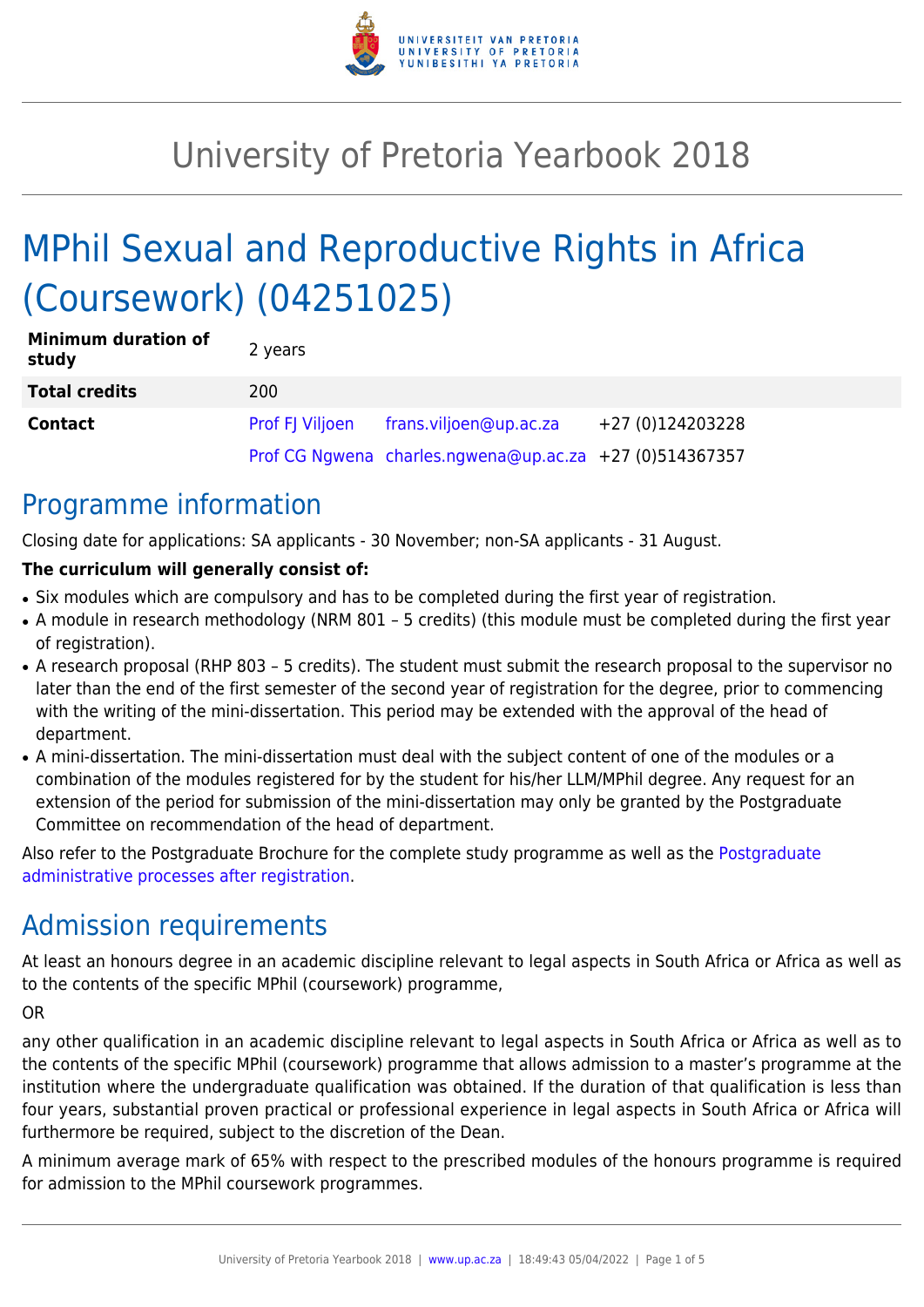

Where an average of below 65% is achieved, the student may be admitted on recommendation of the relevant head of department after consultation with the programme coordinator and consideration of other merits (eg relevant professional experience; the applicant's performance in undergraduate modules related to the particular MPhil; the candidate's performance in independent research essays or similar components) and/or an admission examination.

Linguistic competence, primarily in English; foreign applicants who did not complete undergraduate studies through the medium of English must show proof of competence in English at a minimum average level of 6 out of 10 for IELTS or a minimum total score of 83 in TOEFL calculated as follows: reading 21, listening 17, speaking 23 and writing 22. In any other instance where there is doubt as to the English linguistic competence of an applicant, the Dean may require the same proof as prescribed for foreign applicants.

Foreign qualifications are subject to SAQA evaluation. (Some MPhil coursework programmes or modules as indicated in the yearbook may only be available to students who hold a relevant South African qualification.)

Even though a student may comply with the above requirements, the Dean may, on the recommendation of the head of department presenting a specific degree or module, refuse to accept a prospective student for any MPhil programme if such a student's performance in the chosen modules or field of study during undergraduate study was not satisfactory. Alternatively, the Dean could set additional requirements with a view to admission.

An admission examination may also be required in respect of a particular programme or module.

### Other programme-specific information

- The mini-dissertation must comprise 18 000 20 000 words including footnotes but excluding the list of contents and the bibliography
- The examination copies of the mini-dissertation to send out to the external examiners must be submitted to Student Administration not later than the end of October for the Autumn Graduation Ceremony, end of April for the Spring Graduation Ceremony. A final electronic version must be submitted to Student Administration on or before 15 February for the Autumn Graduation Ceremony, 15 July for the Spring Graduation Ceremony after the evaluation of the examination copies of the mini-dissertation to comply with degree requirements.

### Examinations and pass requirements

In the event of having failed all modules during a particular year of study, a student will only be allowed to continue with his/her studies with the consent of the Postgraduate Committee.

Although no supplementary examination will be granted with regard to LLM and MPhil modules, the General Regulations and rules apply with regard to special and ancillary examinations.

### Research information

The relevant head of department must recommend a supervisor and title for a mini-dissertation and these must be approved by the Postgraduate Committee. The mini-dissertation must be assessed and finalised as set out in the Faculty Board-approved LLM/MPhil Policy Document of the Faculty.

Mini-dissertations, where required, must be submitted in the format determined by the supervisor and approved by the Postgraduate Committee. The supervisor may likewise, subject to the approval of the Postgraduate Committee, also determine the research topic and the scope of the proposed research. (Refer to the [Faculty of](http://www.up.ac.za/media/shared/10/ZP_Files/faculty-regulations-for-the-mini-dissertation.zp124872.pdf) [Law regulations regarding mini-dissertations](http://www.up.ac.za/media/shared/10/ZP_Files/faculty-regulations-for-the-mini-dissertation.zp124872.pdf) and also [Postgraduate administrative processes brochure for the](http://www.up.ac.za/media/shared/10/ZP_Files/post-graduate-administrative-processes-brochures-for-the-faculty-web.zp124870.pdf)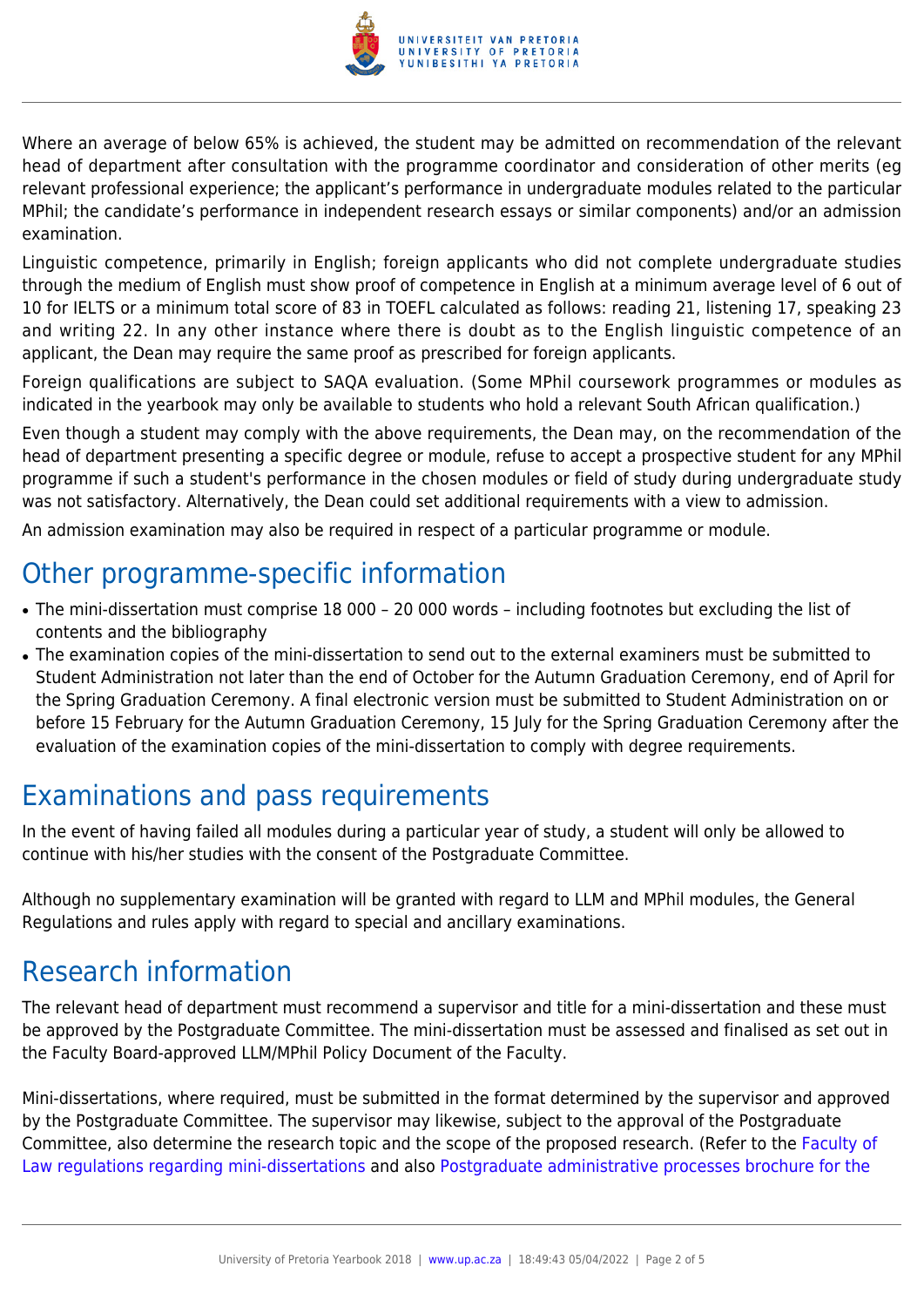

#### [Faculty](http://www.up.ac.za/media/shared/10/ZP_Files/post-graduate-administrative-processes-brochures-for-the-faculty-web.zp124870.pdf))

### Pass with distinction

For the degree to be awarded with distinction a student must obtain an average of at least 75% for all the coursework modules, as well as a minimum of 75% for the mini-dissertation. The modules must have been written for the first time.

## General information

#### **Language of tuition**

The official language of tuition is English. However, should circumstances allow it, an master's module may be presented in Afrikaans. The dean, in consultation with the relevant head of department, determines the language of tuition.

#### **Limiting of modules on offer in a particular academic year and availability to foreign students**

The Dean may on recommendation of the relevant head of a department limit the number of students to be allowed to register for any MPhil programme or module. Where such limitation applies, prospective students must be informed about the limitation when they apply. Where the Dean allows such a limitation, the head of the department must, in consultation with the relevant programme coordinator, select students who otherwise comply with the admission requirements for an MPhil coursework degree, according to the following selection guidelines:

- 1. General academic performance in the undergraduate degree; specific academic performance in undergraduate degree module(s) directly related to the particular MPhil; and academic performance in independent research essays or similar components.
- 2. Any academic qualifications other than the prescribed undergraduate degree.
- 3. Relevant practical experience and training.
- 4. Diversity.
- 5. Whether the relevant MPhil is the applicant's first choice.
- 6. Where an admission examination is prescribed, the results of such examination may be considered in addition to the above criteria.
- 7. Date on which a complete application was received (only complete applications will be considered incomplete applications will be set aside and will not be considered until a complete application is received).

Where applicants satisfy the criteria set out above, applicants will in general be accepted on a date-of-receipt order of preference.

#### **Re-registration for modules**

A student may not register more than twice for the same module. In order to pass a module the student must obtain a final mark of 50%.

The duration of the programme will in general be four semesters (2 years). The two-year period may only be extended by the Postgraduate Committee on recommendation of the Head of Department based on good reason shown and if it is clear that the student will be able to complete the programme in a further year of study.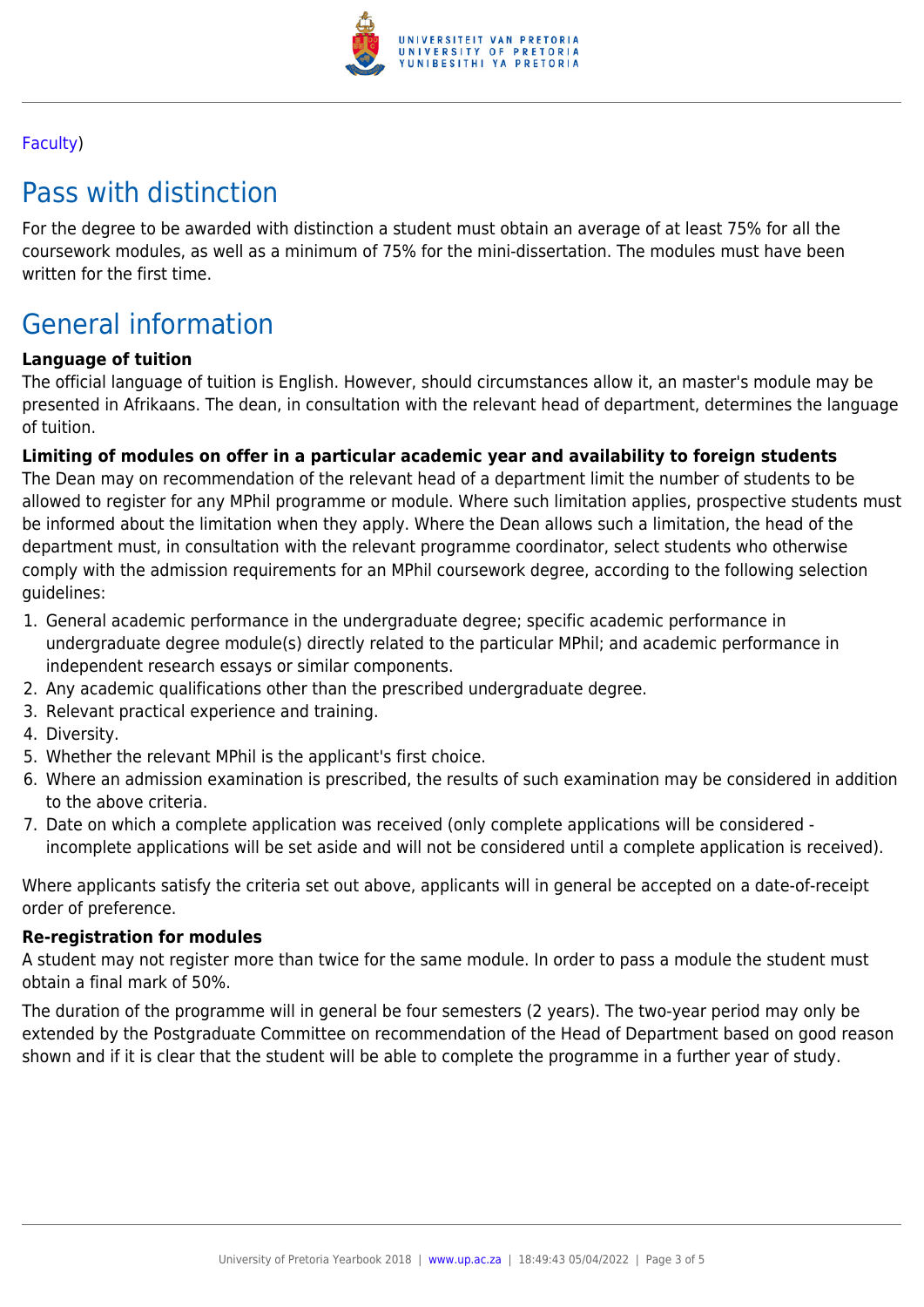

### Curriculum: Year 1

#### **Minimum credits: 85**

#### **Core modules**

[International human rights law relevant to sexual and reproductive rights in Africa 802](https://www.up.ac.za/yearbooks/2018/modules/view/HRA 802) (HRA 802) - Credits: 15.00 [Applying human rights principles to realise sexual and reproductive health rights claims 803](https://www.up.ac.za/yearbooks/2018/modules/view/HRA 803) (HRA 803) - Credits: 15.00

[Applying human rights principles to selected reproductive health issues in Africa 804](https://www.up.ac.za/yearbooks/2018/modules/view/HRA 804) (HRA 804) - Credits: 15.00 [Applying human rights principles to selected sexual rights and sexuality issues in Africa 805](https://www.up.ac.za/yearbooks/2018/modules/view/HRA 805) (HRA 805) - Credits: 15.00

[Research methodology for human rights 801](https://www.up.ac.za/yearbooks/2018/modules/view/NRM 801) (NRM 801) - Credits: 5.00